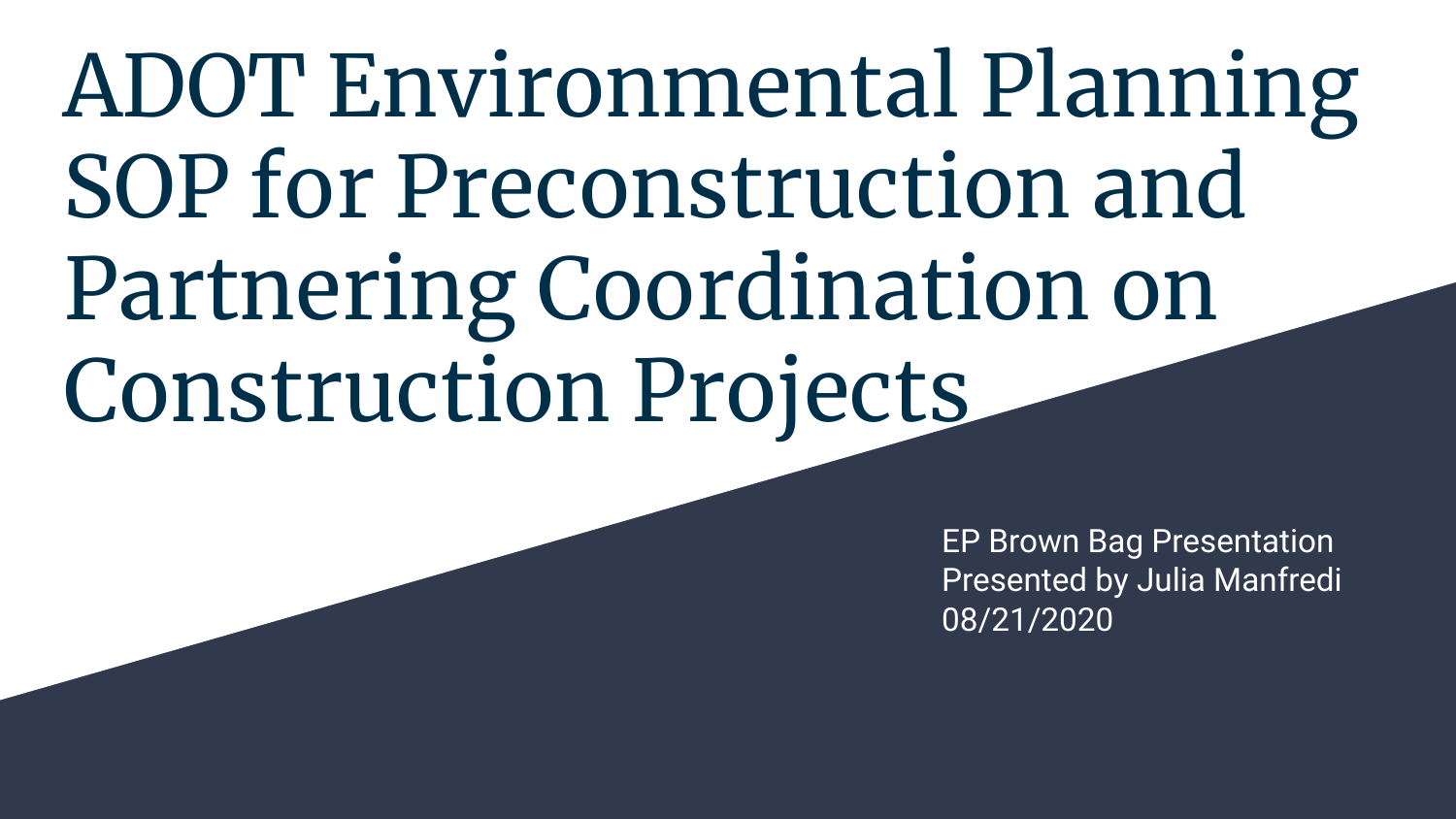## What is Preconstruction and Partnering?

These meetings are often held on the same day, one after the other between ADOT and the Contractor to review details of building the project and the process by which ADOT and the Contractor will communicate, coordinate, partner to successfully deliver the project.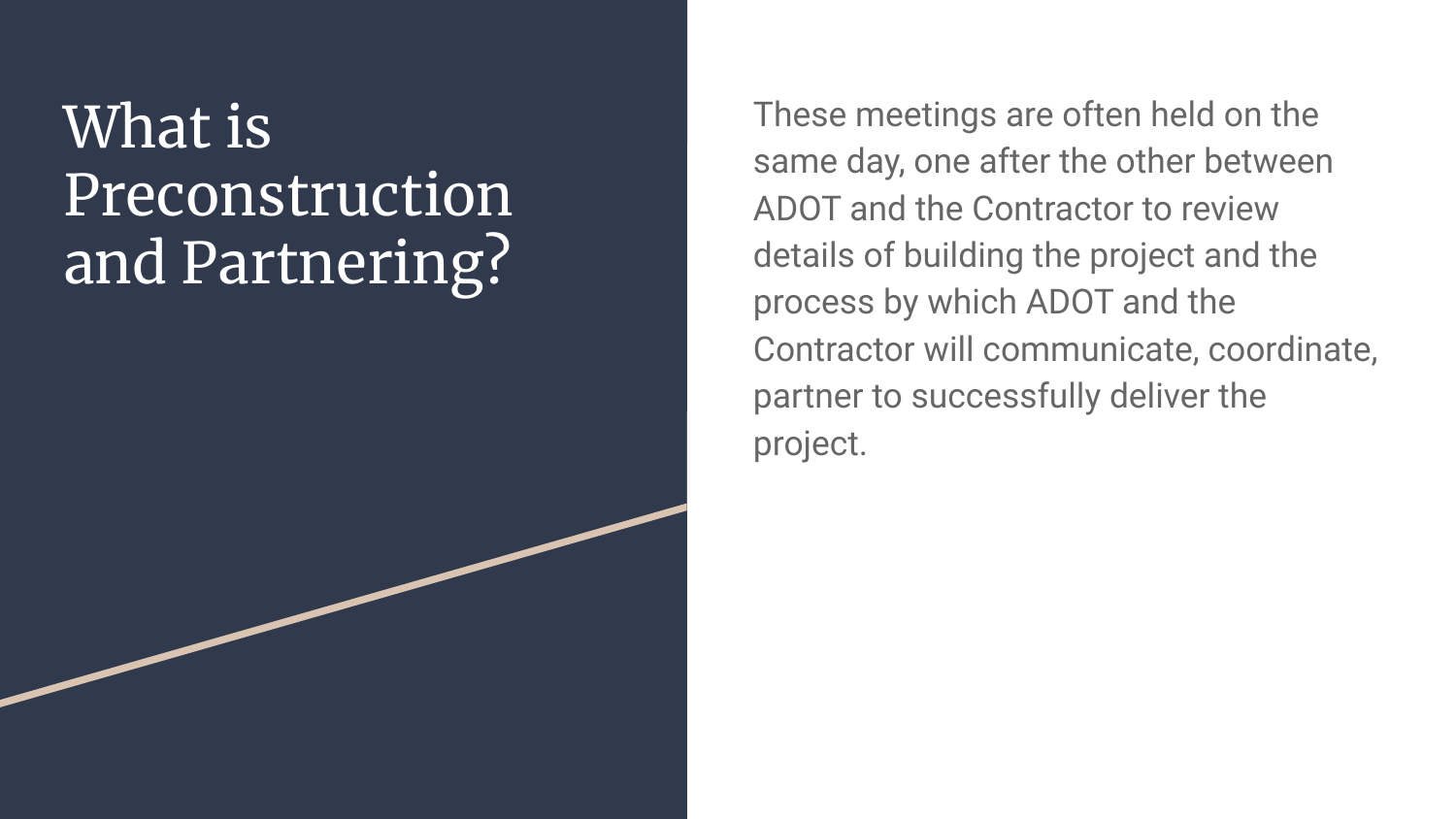#### Why is Environmental Planning (EP) involved?

Even after project environmental clearance ADOT has an obligation to ensure that the commitments and mitigation measures (MMs) are implemented.

EP has a role to help communicate the commitments and MMs and ensure understanding and availability as needed.

Environmental Planning used to attend these meetings, but it's been hit or miss over the last few years.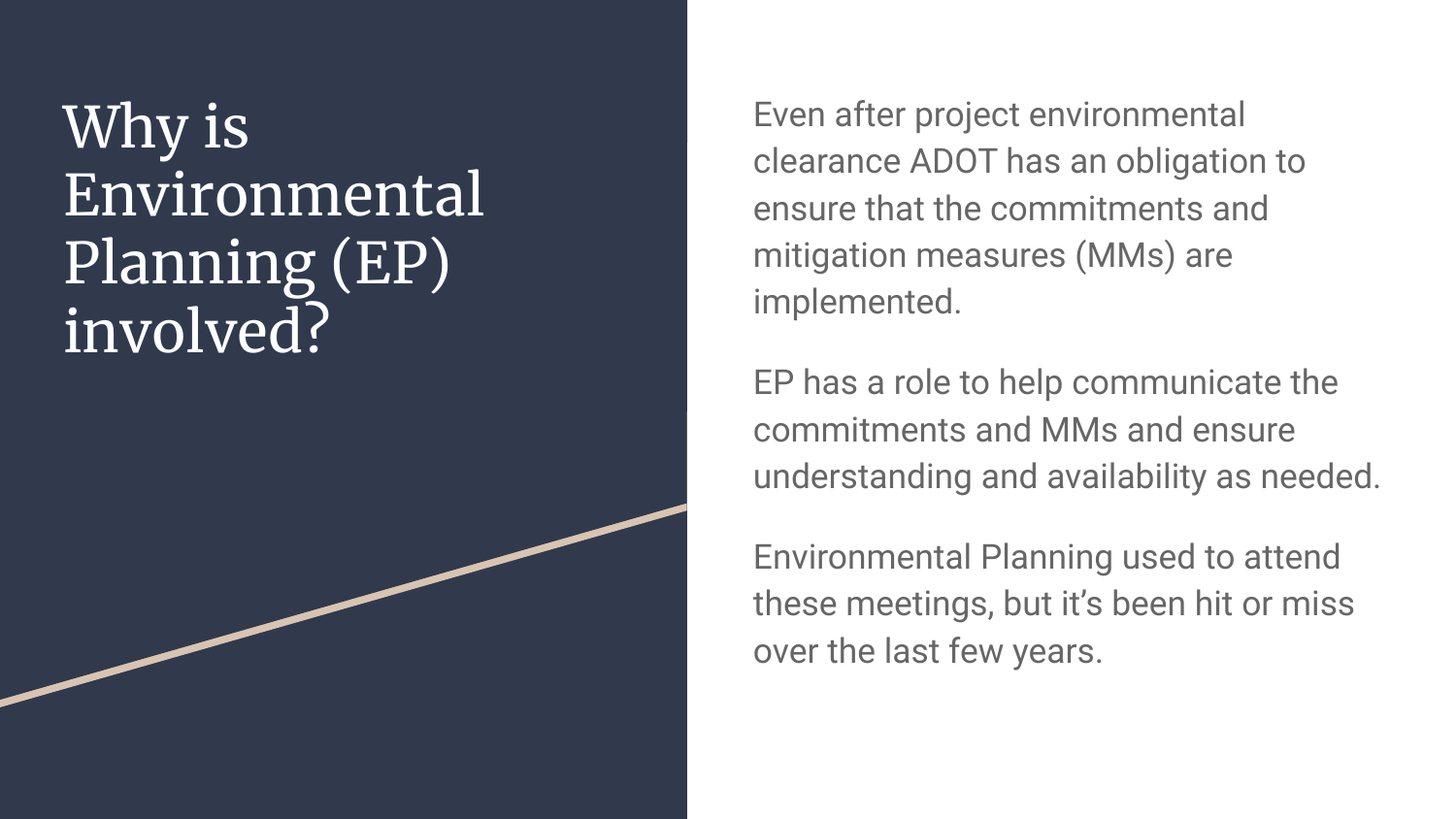# The Current SOP -

subject to modification as the process evolves

#### Before the Pre-con/Partnering Meeting

- 1. Planning meeting: Partnering Facilitator invites Project Delivery Manager to the planning meeting
- 2. Project Delivery Manager reviews the Planner Workload Spreadsheet to identify the planner monitoring the project.
- 3. Project Delivery Manager reviews the project clearance to identify any commitments that aren't standard.
- 4. Project Delivery Manager attends planning phone call.
- 5. Project Delivery Manager notifies identified planner and technical staff of the Pre-con/Partnering meeting and hands off to them.
- 6. Planner and technical staff should prepare for the meeting by reviewing the commitments/mitigation.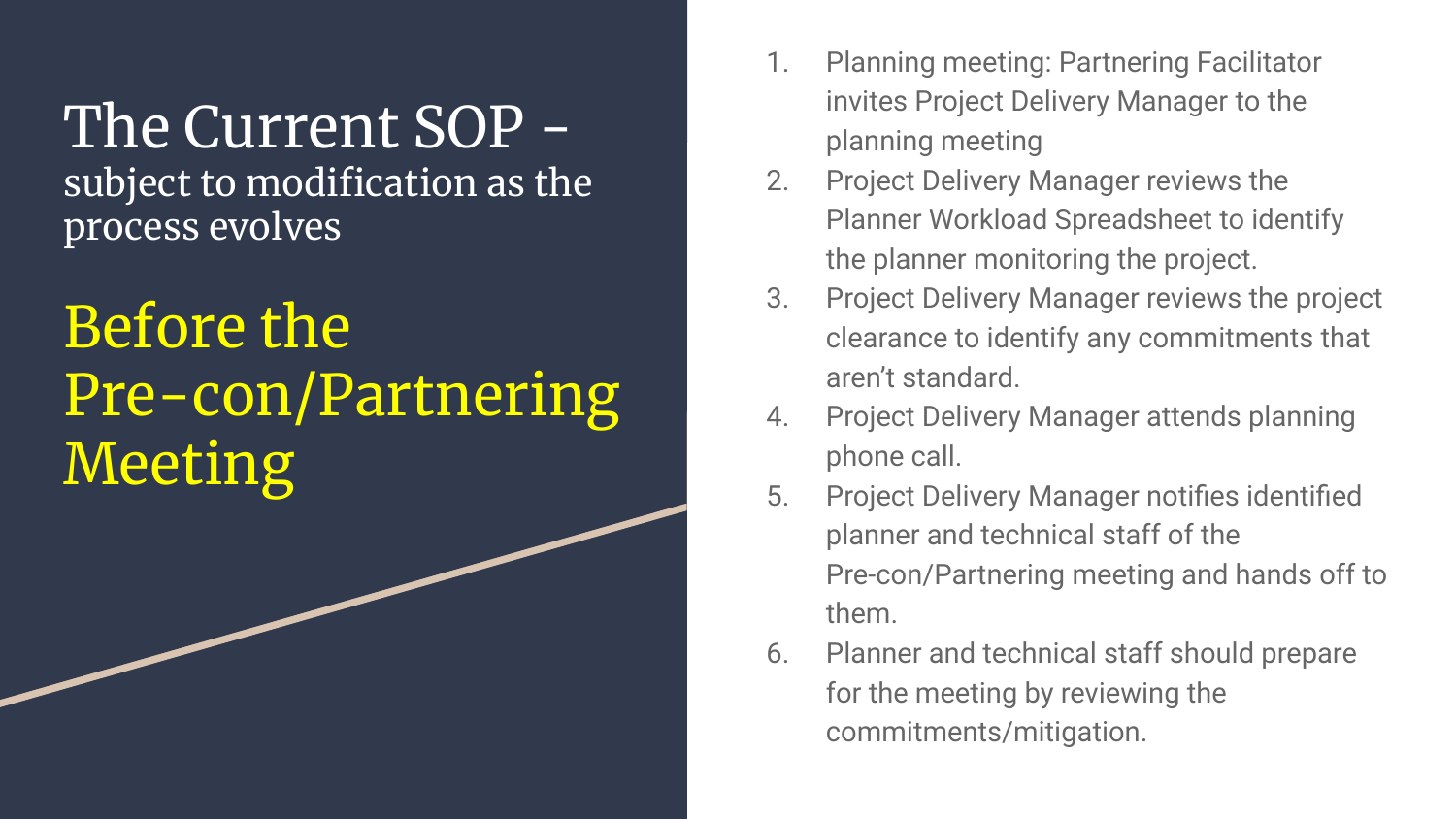### Before the meeting - Coordination with the District

Planner should reach out to technical staff to gather any questions/concerns that are expected.

Planner should reach out to the District Environmental Coordinator to coordinate the plan to review environmental issues at the meetings.

Discuss plan for partnering/pre-con meeting (roles for reviewing environmental information), where the commitments/mitigation measures are in the contract documents, review the commitments/MMs with the DEC and check understanding/need to help describe, review non-standard mitigation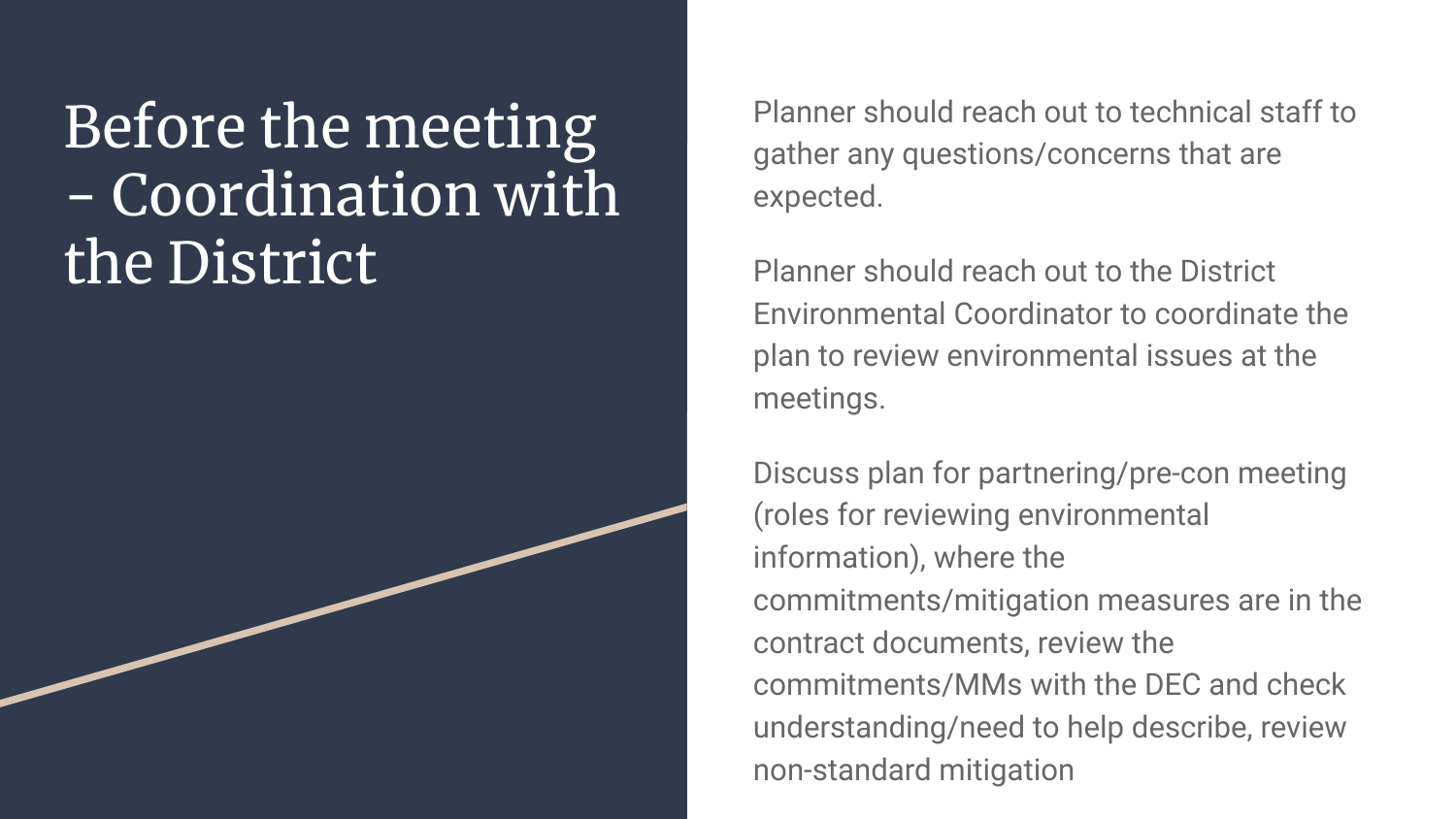## The Current SOP -

subject to modification as the process evolves

### At the Pre-Con/Partnering Meeting

At this point, the project has been passed to the District and we are in a support role. The Partnering agenda is standard and includes Environmental. Project Delivery Manager' s attendance of the planning meeting will also help to put that on the radar.

The District (may be the District Environmental Coordinator or other) will lead the discussion on the environmental part and provides support and clarification.

Environmental Planning doesn't direct the contractor. If the contractor has questions or changes, that goes through the RE/DE first. You can always say, "Let me check and get back to you."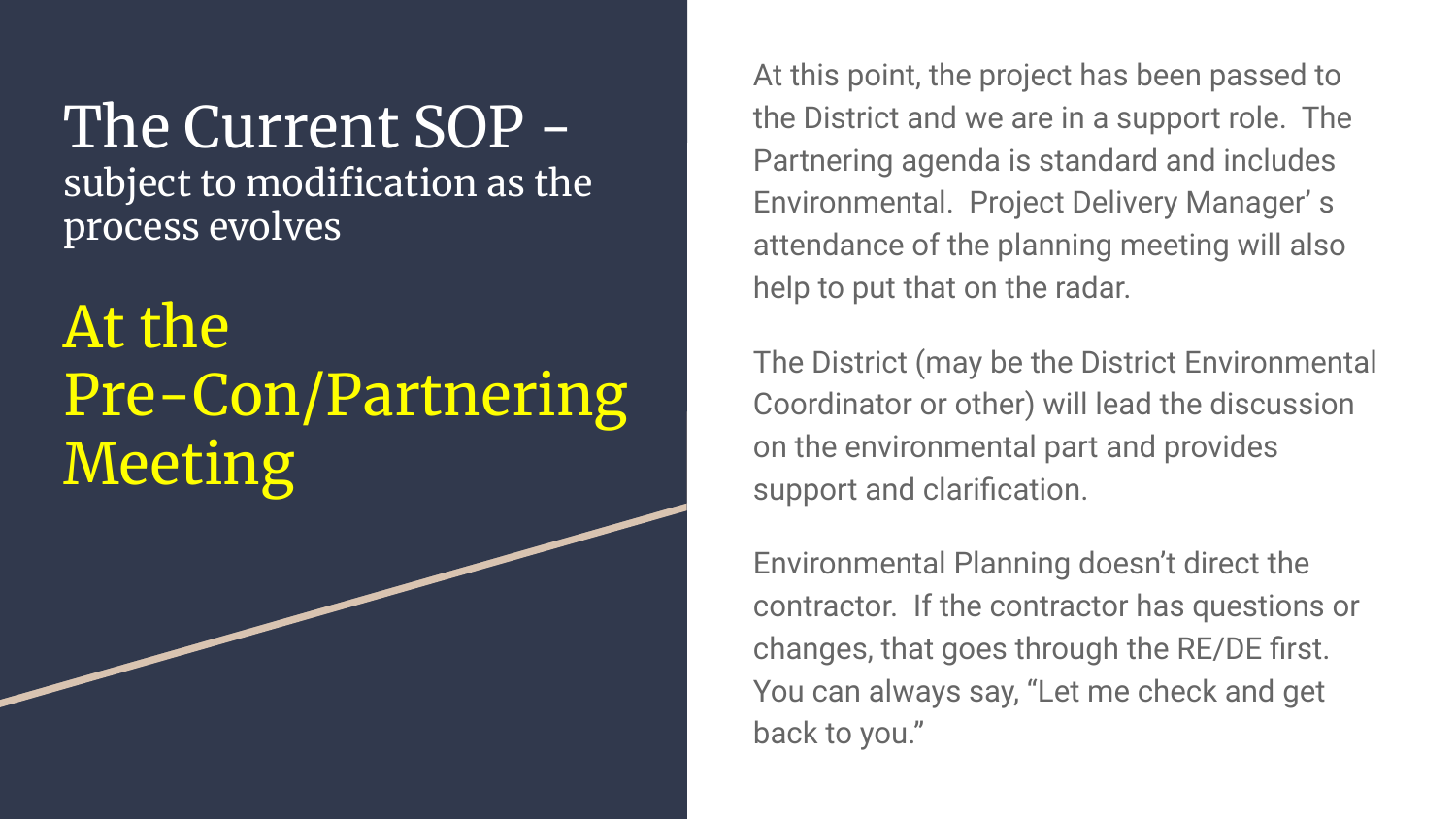The Current SOP subject to modification as the process evolves

At the Pre-Con/Partnering Meeting

It may be appropriate or requested to review all commitments.

Have the commitment information and specific permits or mitigation ready to share for discussion at the meeting.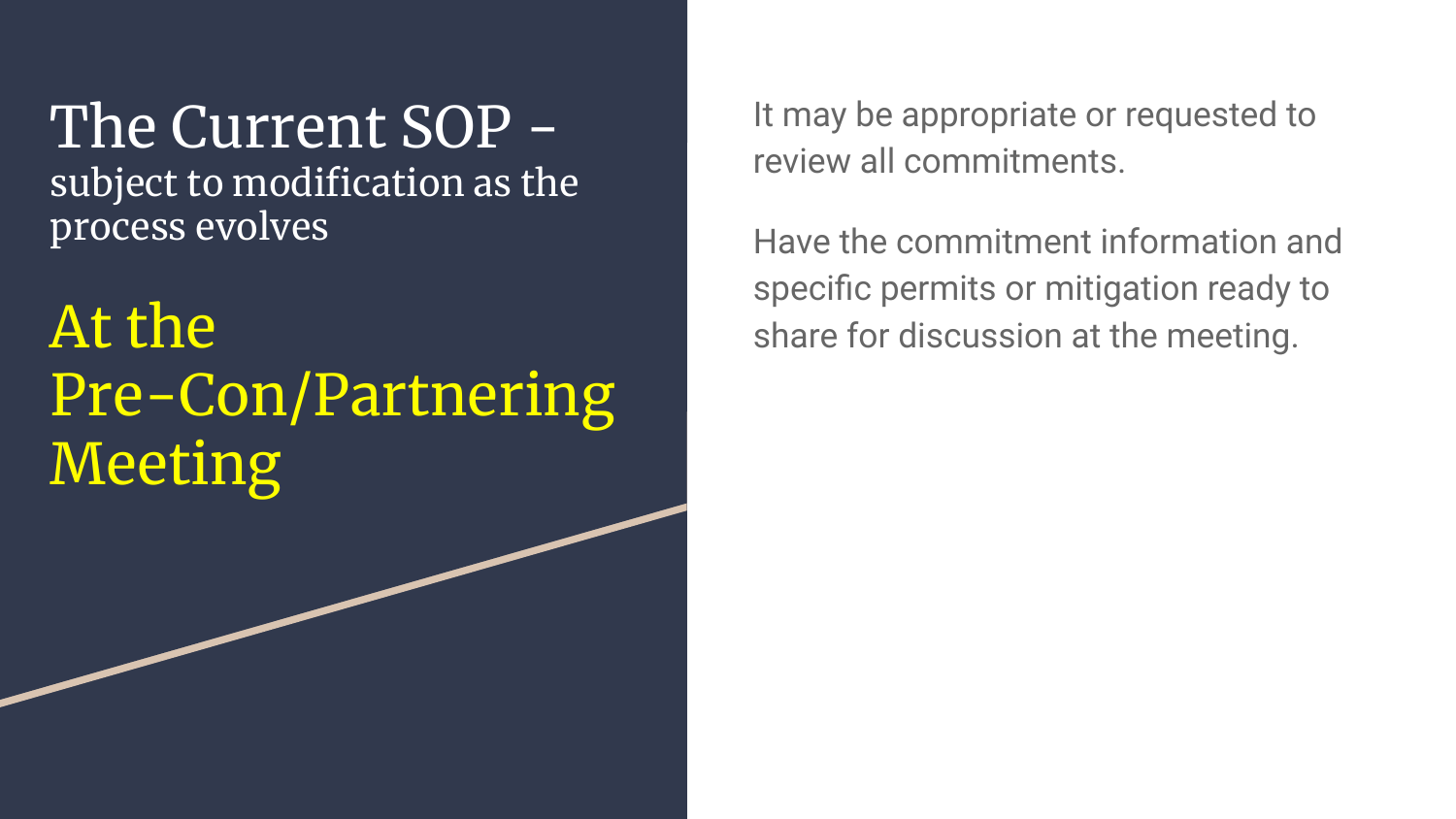## The Current SOP -

subject to modification as the process evolves

After the Pre-Con/Partnering Meeting

Remain available to answer questions and provide support to the District as needed/requested.

Be aware of timelines or monitoring dates in case the District requests support.

No need to attend the Construction weekly meetings unless requested by the District for a specific issue.

If there are questions or changes in scope, the District or PM may contact you for the environmental review information or approval - keep the PM, District, and Techs in the loop.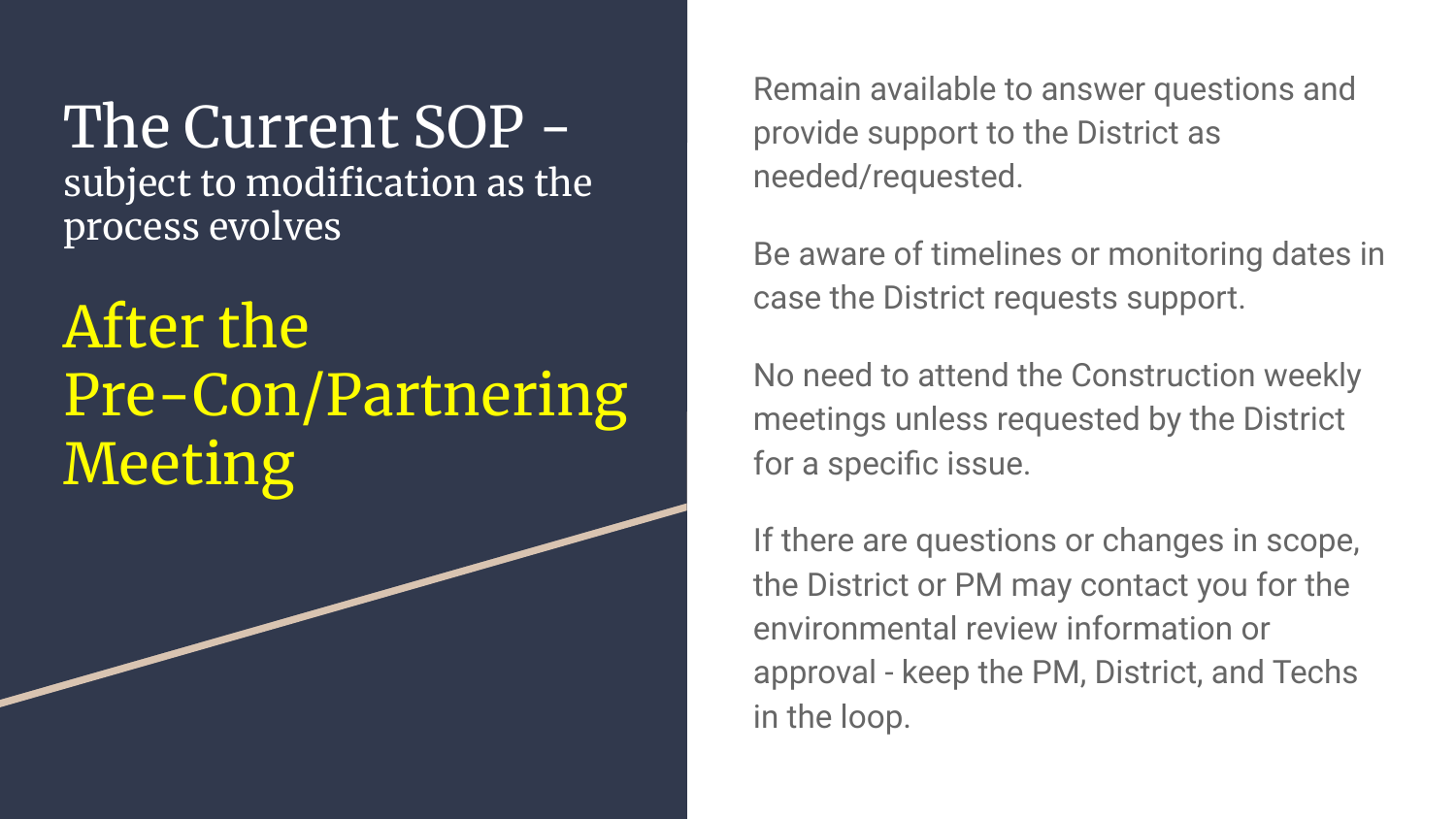### What if I can't attend the meeting?

Connect with the Facilitator and District via email or phone. Let them know your role and if there are any specific commitments or measures you want to call attention to. Make sure they have your contact info in case they have questions.

If needed, request another planner or technical staff to attend the meeting in your place.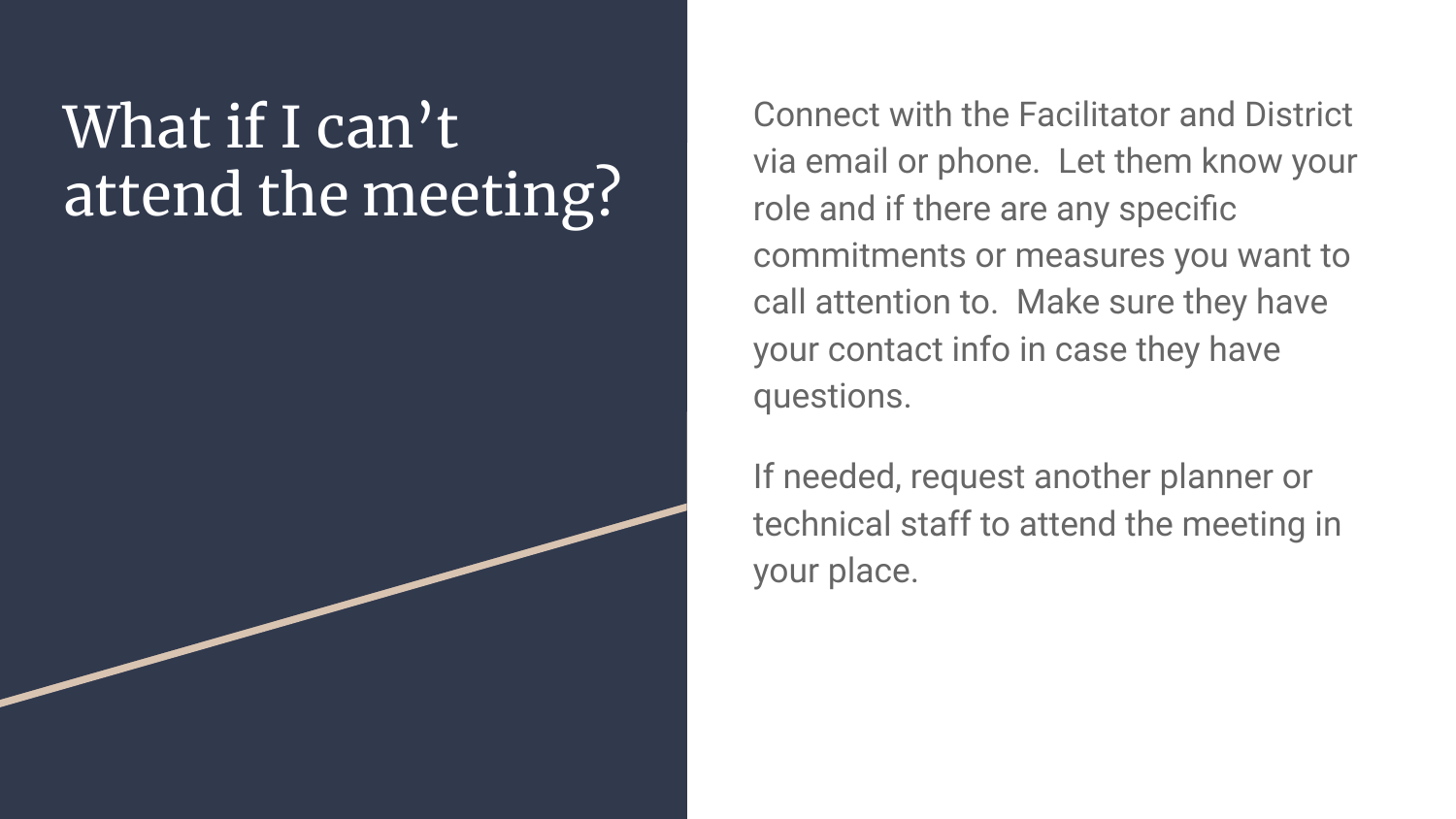Can I keep an eye out for upcoming projects going to construction?



You can check on projects that have been awarded at the State Transportation Board website:

http://aztransportationboard.gov/meetings.asp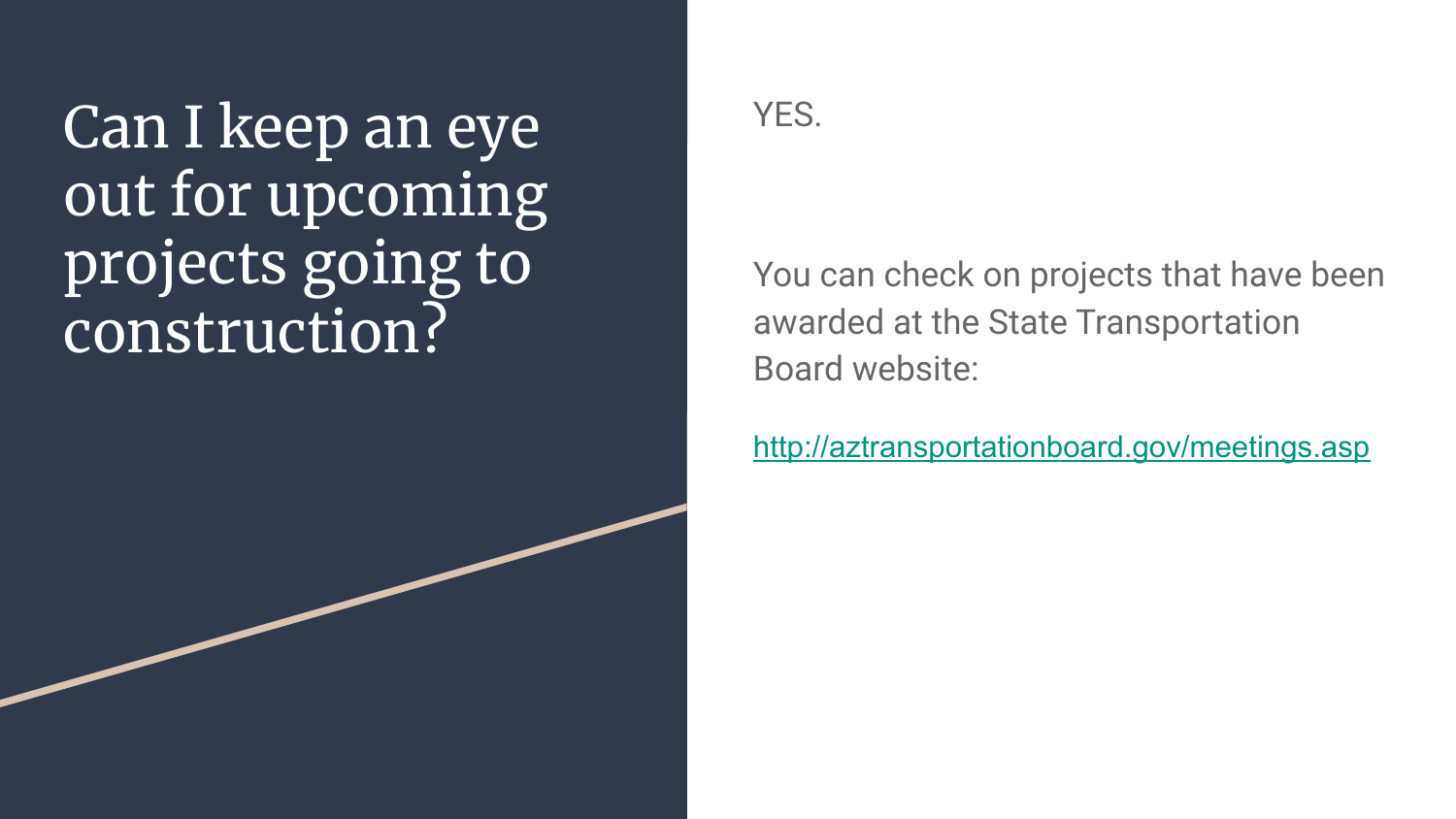

#### **ARIZONA STATE TRANSPORTATION BOARD**

Home

About

**Members** 

Meeting Schedule

Agendas/Minutes/Awards

**Public Hearings** 

#### **BOARD MEETINGS AND PROJECT AWARDS**

The State Transportation Board Meetings are held to review transportation project, legislation, financing, and planning activities that affect the state's operations, and to issue project awards

2019 2018 2017 2016 2015 2014 2013 2012 2011 2010 ♦ By Year: 2020

#### $\approx$  2020 MEETINGS

Agendas, minutes and project awards.

| Date          | <b>Meeting Documents</b>                                                                                                                                                                                                                                                                                                                                                                                                                                                    | <b>Project Awards</b> |
|---------------|-----------------------------------------------------------------------------------------------------------------------------------------------------------------------------------------------------------------------------------------------------------------------------------------------------------------------------------------------------------------------------------------------------------------------------------------------------------------------------|-----------------------|
| August 21     | <b>El Agenda ; C</b> Agenda Amendments                                                                                                                                                                                                                                                                                                                                                                                                                                      |                       |
| July 17       | <b>El Agenda ; C</b> Agenda Amendments ; <b>El Presentations</b>                                                                                                                                                                                                                                                                                                                                                                                                            | Awards                |
| June 19       | <b>El Agenda ; C</b> Agenda Amendments ; <b>El Presentations</b>                                                                                                                                                                                                                                                                                                                                                                                                            | <b>Awards</b>         |
| June 2        | <b>■ Agenda: ■ Presentations</b>                                                                                                                                                                                                                                                                                                                                                                                                                                            |                       |
| <b>May 15</b> | <b>■ Agenda</b> ; ■ Presentations                                                                                                                                                                                                                                                                                                                                                                                                                                           | <b>Awards</b>         |
| April 28      | <b>■</b> Agenda;                                                                                                                                                                                                                                                                                                                                                                                                                                                            | Awards                |
| $A = 1.47$    | $\begin{array}{ccccccccccccccccc} \textbf{m} & \textbf{m} & \textbf{m} & \textbf{m} & \textbf{m} & \textbf{m} & \textbf{m} & \textbf{m} & \textbf{m} & \textbf{m} & \textbf{m} & \textbf{m} & \textbf{m} & \textbf{m} & \textbf{m} & \textbf{m} & \textbf{m} & \textbf{m} & \textbf{m} & \textbf{m} & \textbf{m} & \textbf{m} & \textbf{m} & \textbf{m} & \textbf{m} & \textbf{m} & \textbf{m} & \textbf{m} & \textbf{m} & \textbf{m}$<br>$\overline{m}$<br>$1 - 1 - 1 = 1$ | <b>CONTRACTOR</b>     |